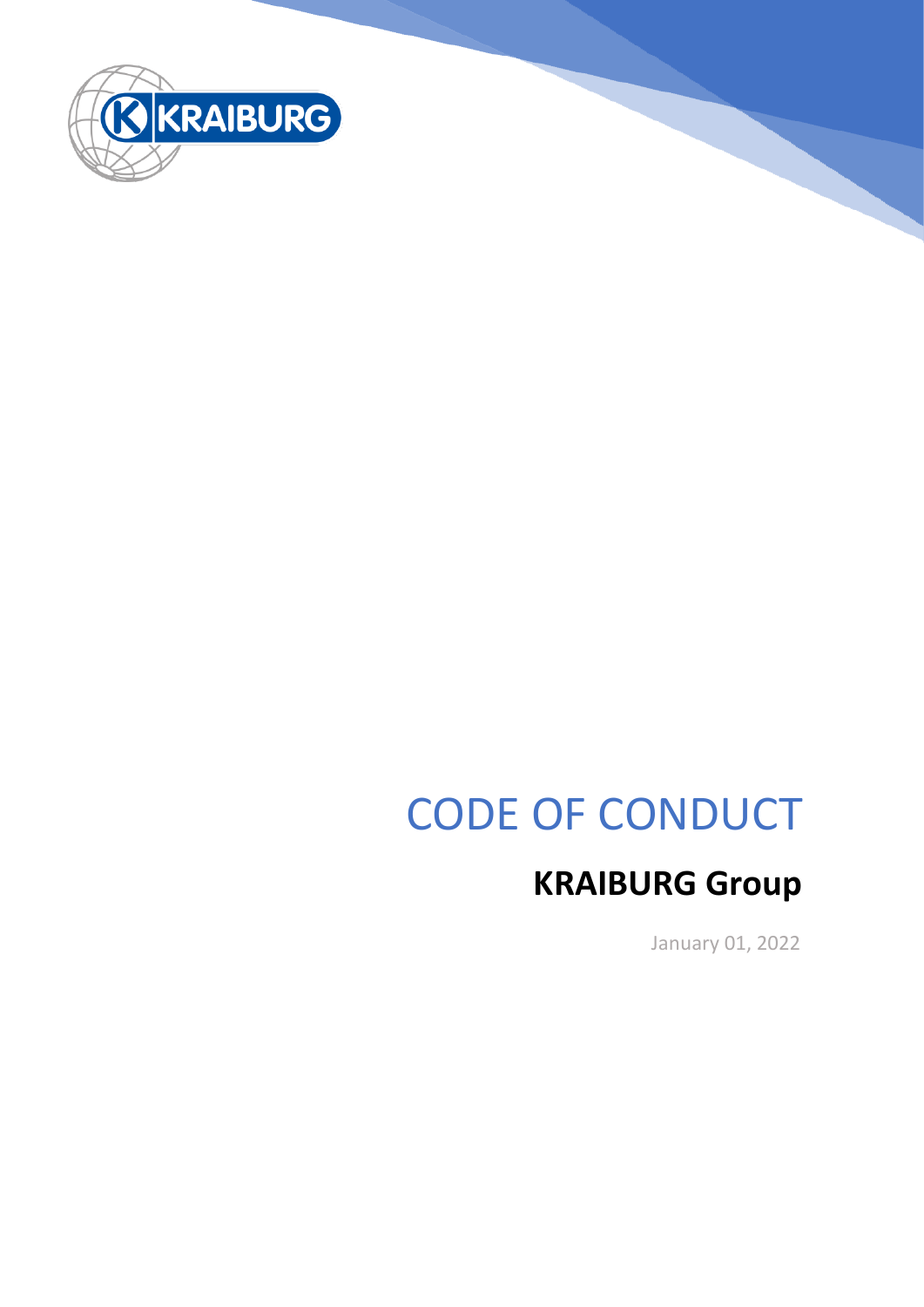KRAIBURG and its group companies and subsidiaries ("KRAIBURG") conduct their global business in compliance with all applicable laws and regulations, avoid violations of the law at all times, commit to act upon the highest ethical standards and treat others with respect and integrity, according to the principles laid down in this Code of Conduct and in compliance with DIN ISO 9001 and 14001.

All suppliers, customers and other business partners of KRAIBURG (together: "Business Partners") are held to adhere to this Code of Conduct and DIN ISO 9001, DIN ISO 14001 and DIN ISO 50001 in the same way. All Business Partners are expected to carefully read this Code of Conduct and conscientiously act in accordance with its rules. KRAIBURG does not tolerate any acts and behaviour in contradiction to this Code of Conduct.

In more detail:

# **Corruption and Bribery**

KRAIBURG and its Business Partner, including all directors, officers and employees and anyone acting on their behalf, must respect and comply with criminal law at all times. In particular, corruption and bribery - in the private sector and towards public officials - is penalized. Directors, officers and employees must not demand, allow themselves to be promised or accept a benefit for themselves or for a third person in return for the fact that they provide or will in the future provide improper advantages (receiving a bribe). Inversely, the offer, promise or granting of an improper benefit (bribing) is not allowed and will not be tolerated. This especially applies to public officials or persons entrusted with special public service functions in view of their official function as well as private individuals (as long as they exceptionally do not have a legally effective permission of their supervisor).

As regards private individuals, it may be allowed to grant or receive benefits that are reasonable and appropriate with respect to the specific business relationship. The value of benefits received or granted should generally not exceed USD/EUR 50. If benefits in excess of this amount are to be granted or received, approval from the respective compliance-officers and/or management board must be obtained in advance. Approval can only be granted if the benefit is not related to a specific business.

# **Antitrust laws**

Competition and free market economy are essential elements of a free society. Their protection lies within in the interest of KRAIBURG and its Business Partners. All directors, officers and employees and anyone acting on their behalf must comply with applicable European and national competition/antitrust laws at all times. Inter alia, the following is or may be prohibited:

- Fixing and coordination of prices, mark-ups, or other pricing matters (e.g. discounts, allowances, terms of credit).
- Exchanging of non-public sensitive business information (between competitors), as for example turnovers, prices, strategies, customer data or market shares.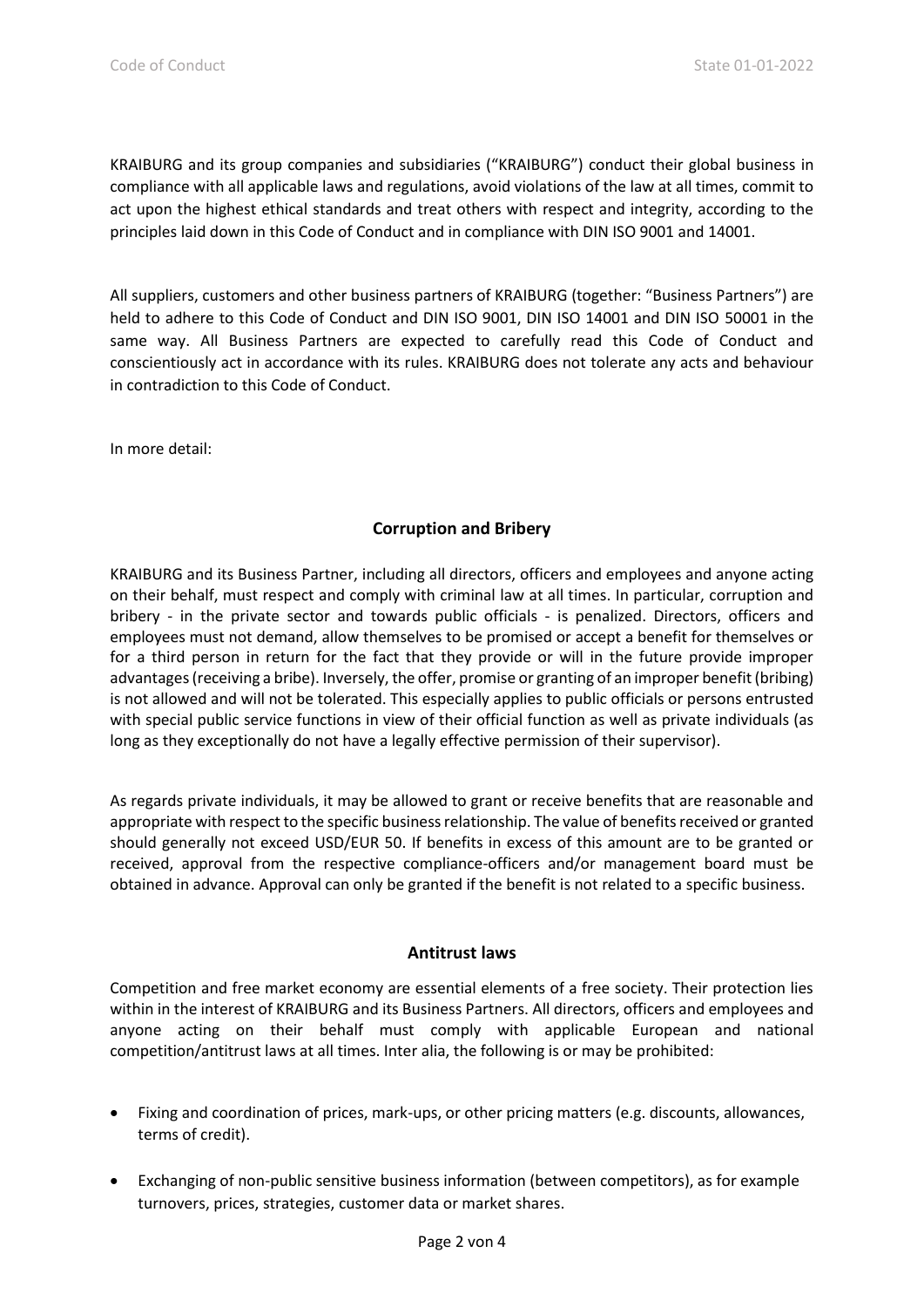- Partitioning of markets, particularly allocation of customers and territories.
- Non-compete and exclusivity obligations, unless they are exempted from the cartel prohibition.
- Resale price maintenance obligations, i.e. agreements that obligate the customer to resell at minimum or fixed prices
- Abuse of a market dominant position.
- Coordination or arranging of independent tenders in a formal public or private tendering procedure.

#### **Labour law compliance**

Forced labour is generally forbidden, including prison labour, bonded labour or otherwise. The same is true for child labour. Unless national laws stipulate a higher age limit, no person younger than the age for completing compulsory education or younger than 15 years (except as provided for by ILO Convention No 138) shall be employed. Workers under the age of 18 years shall not perform any hazardous work and may be restricted from night work. Wages and benefits shall be equal or exceed the level required by applicable laws and regulations. All other applicable labour law rules, for instance as regards maximum working hours, must be applied. The legal right of employees to freedom of associations and collective bargaining is respected according to applicable laws.

# **Compliance with health, safety and environmental regulations**

Moreover, KRAIBURG and its Business Partners are obligated to ensure a safe and healthy workplace at all times. They will always comply with applicable safety regulations.

They are committed to ecologically sustainable business practices. Thus, all directors, officers and employees are bound to protect ground, water, air, biological diversity and cultural assets. Environmental pollution and damages must be avoided by using appropriate environmental protection measures consistent with applicable laws. Waste of resources shall be minimised. An environmental management system according to ISO 14001 or any equal system shall be implemented.

# **Equal opportunity, anti-discrimination and respectful conduct**

KRAIBURG and its Business Partners treat all people, especially those with different origin and experience, with respect and integrity. Discrimination on the basis of race, gender, religion or ideology, disability, age or sexual or political orientation will not be tolerated. The companies admit to an openminded, upright and tolerant business culture and are committed to the protection of Human Rights. Employees must not be subject to corporate punishment or physical, psychological, sexual or verbal harassment or abuse.

Waldkraiburg, January 2022